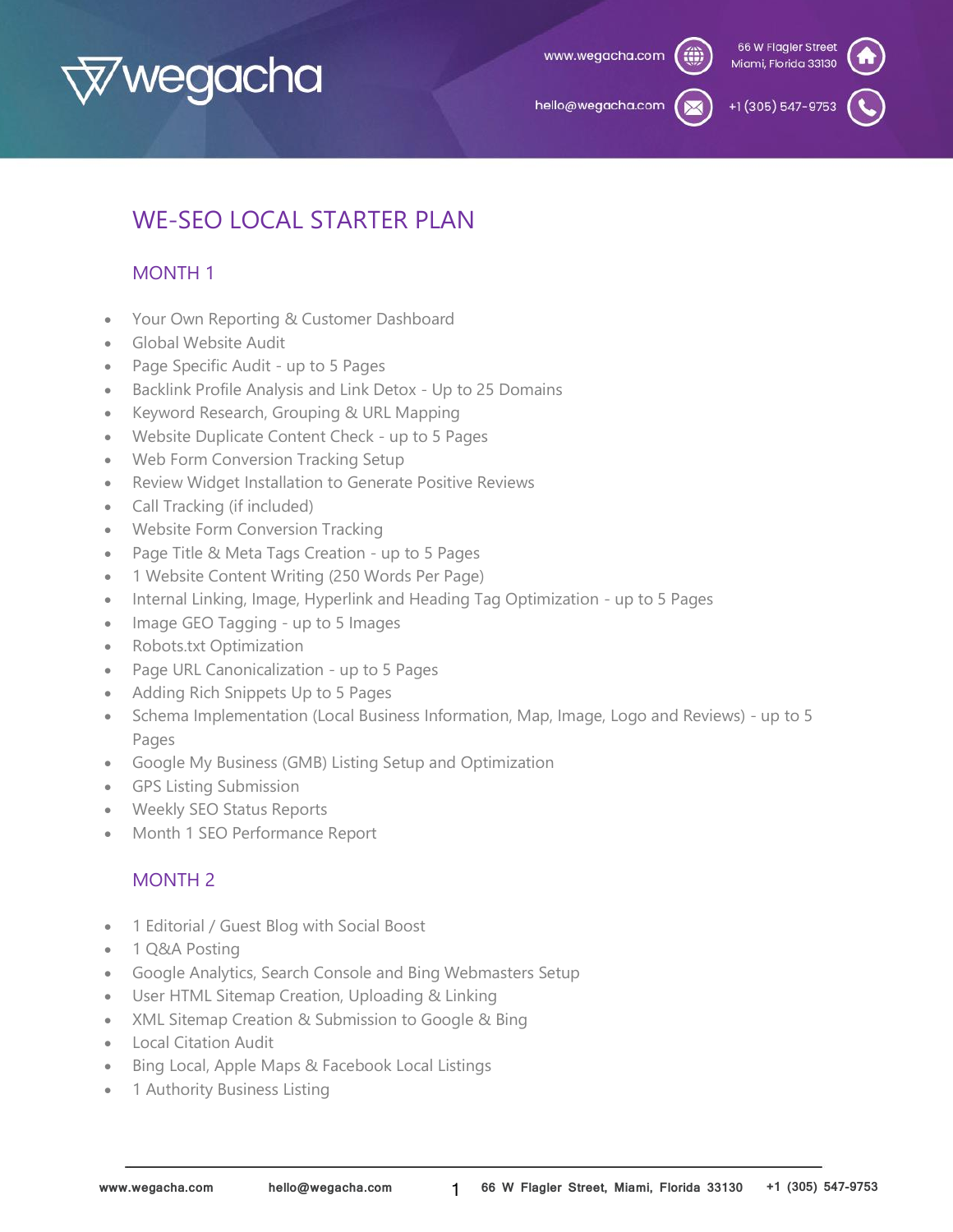

hello@wegacha.com

+1 (305) 547-9753

- 2 Industry Specific + 2nd Tier Local Citations
- Website Social Boost 1 URL X 20 Sites
- 1 Social Network Citation
- Local & Social Community Setup
- 1 Coupon Distribution (if provided)
- Weekly SEO Status Reports
- Month 2 SEO Performance Report

## MONTH 3 AND ONGOING MONTHLY

- 1 Editorial / Guest Blog with Social Boost
- 1 Social Network Citation
- 1 Authority Business Listing
- 2 Industry Specific + 2nd Tier Local Citations
- Continued SEO Enhancements to Improve SEO Performance
- Weekly SEO Status Reports
- Monthly SEO Performance Reports